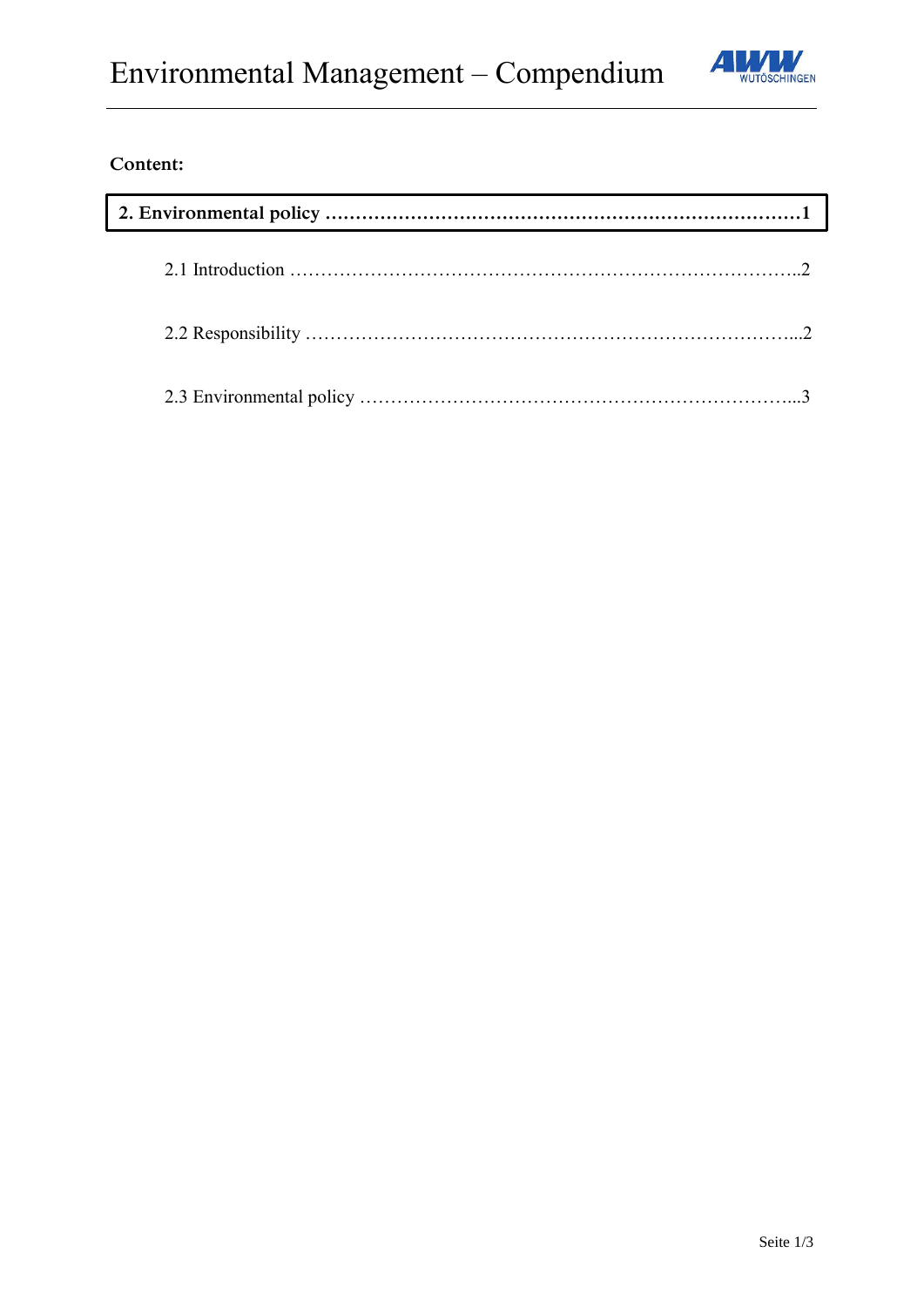

# **2. Environmental policy**

#### **2.1 Introduction**

As a high-performing manufacturer of aluminum semi-finished products we are keen to accept the challenge that an increasingly complex and sensitive environment rises to us. Thus, the environmental protection is a part of our company policy and an important task of our corporate governance in each function and in every level.

Environmental policy deploys its efficacy within the company as well as externally during contact with customers, in public, public authorities and suppliers. It is mandatory to each member of our company.

## **2.2 Responsibility**

The management board is responsible for generating, amending and updating the environmental policy.

## **2.3 Environmental policy / Elementary laws of employment protection**

The environmental policy was developed mutually by the management and the employees. Once a year, the Management-Review (Chapter 6) checks and updates it. The environmental policy is published internally. Particularly, our company policy contains the following guidelines:

- We save raw materials and resources, e.g. energy and water
- We comply with statutory provisions and licensing requirements and seek to improve our environmental standards continuously.
- **Prevention, reduction and utilization of waste products have priority.** Recyclable waste is lead back into the economic cycle.
- We truthfully work together with public authorities and lead an open dialogue to interested public.
- We inform our employees about environmentally relevant news and changes in our company and encourage them to individual responsibility and environmental behavior. With special courses and instructions we support their knowledge about the environment and their environmental awareness. Our supervisors are fulfilling a decisive and exemplary task in this.